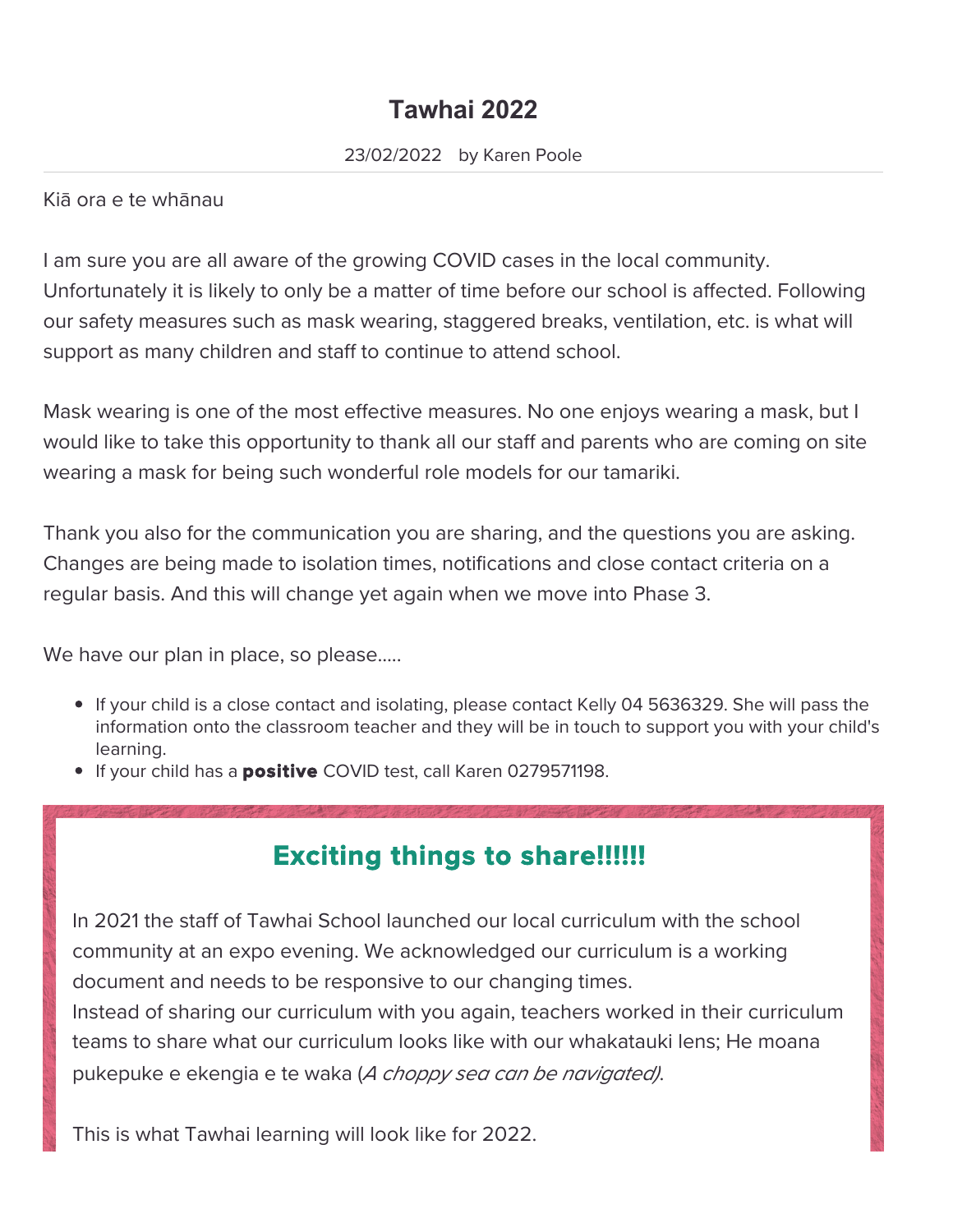We intended to share the information below, as we did last year with an expo at our whānau picnic, but with COVID restrictions we are unable to go ahead with this.

We welcome your feedback ([karen@tawhai.school.nz](mailto:karen@tawhai.school.nz))

Below is the link to google slide show or the PDF version.

#### [Tawhai School 2022](https://docs.google.com/presentation/d/1nV2xouSu3RlSu6234GBmCmeqeVFnRgnHU5K8I55drm8/edit?usp=sharing)

### [Copy of 2022 Whakatauki.pdf](https://assets.educa.co.nz/image/view/167b3855-bd1a-4f14-ad49-0ed9767bca20/787c488b-7bcc-49da-9727-866a05d4abaa/787c488b-7bcc-49da-9727-866a05d4abaa_67dc2a6.pdf)

### **Tawhai School 2022** He moana pukepuke e ekengia e te waka A choppy sea can be navigated

# Learning Conversations

Learning Conversations will go ahead in Week 6 (Monday 7 March and Tuesday 8 March). At this stage we will be inviting parents to come on site and meet, following our safety measures, OR meet via zoom.

More details will be shared next week.